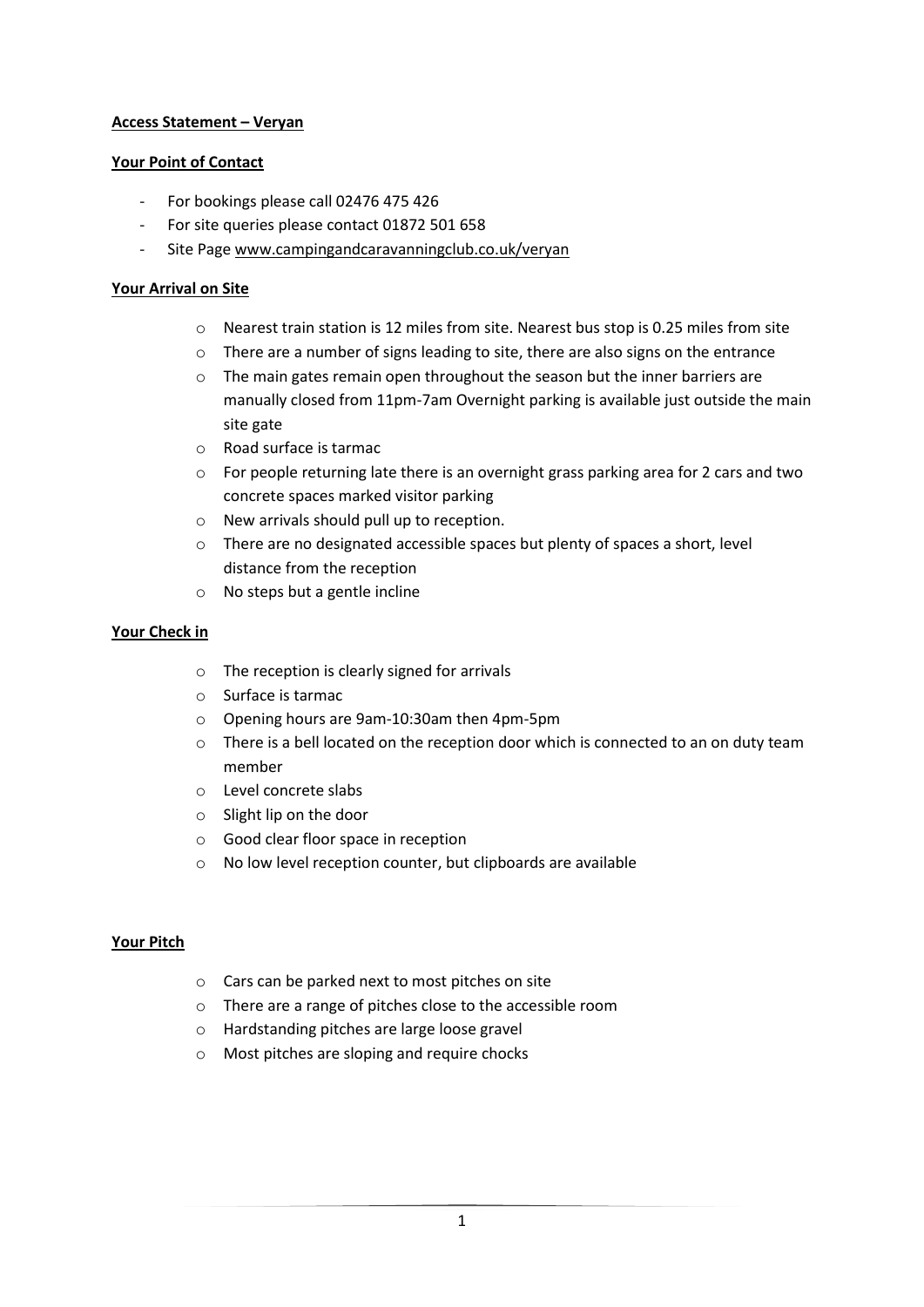# **Your Facilities**

- o The Main facilities block is accessed via 5 steps
- o There is a handrail to aid access or a level concrete walk way
- $\circ$  Entry to both male and female toilet facilities is almost identical with a single step
- o There are no semi ambulant cubicles
- o The taps are a mixture of push button and screw top
- o Shower cubicles have a step
- o All the showers are of the push button type
- o There is fixed seating attached to the wall and the temperature cannot be adjusted.
- o Hand dryers provided
- o Hair driers are available
- o There is low level lighting outside the block throughout the night
- $\circ$  There is a Parent & Child facility is on the Reception block and is accessed by a level concrete path

# **Your Accessible Facilities**

- o Access is by way of a flat concrete path leading to a manually operated lever handle door, accessed with a Radar key
- o There are handrails on the outside of the pathway
- o There are lever operated taps
- o Mirrors over wash hand basin are not full length
- o There are wall mounted hand rails for the wash hand basin on both sides
- $\circ$  The toilet has a large flush handle and there is a drop down hand rail on the right and a wall mounted hand rail to the left
- o The shower has a wall mounted hand rail
- o The shower is wall mounted/handheld and operated by a lever to control temperature
- o It is height adjustable
- o There is a wall mounted drop down shower seat
- o There is a low level hand dryer
- o No hairdryer
- o There is an emergency pull cord reachable from the floor
- $\circ$  The emergency alarm can be heard from Reception but not staff pitches. There is also a Visual flashing alarm above the reception door
- o The floor is non slip surface wet or dry
- o There is a seat
- o Low level hooks for clothes and towels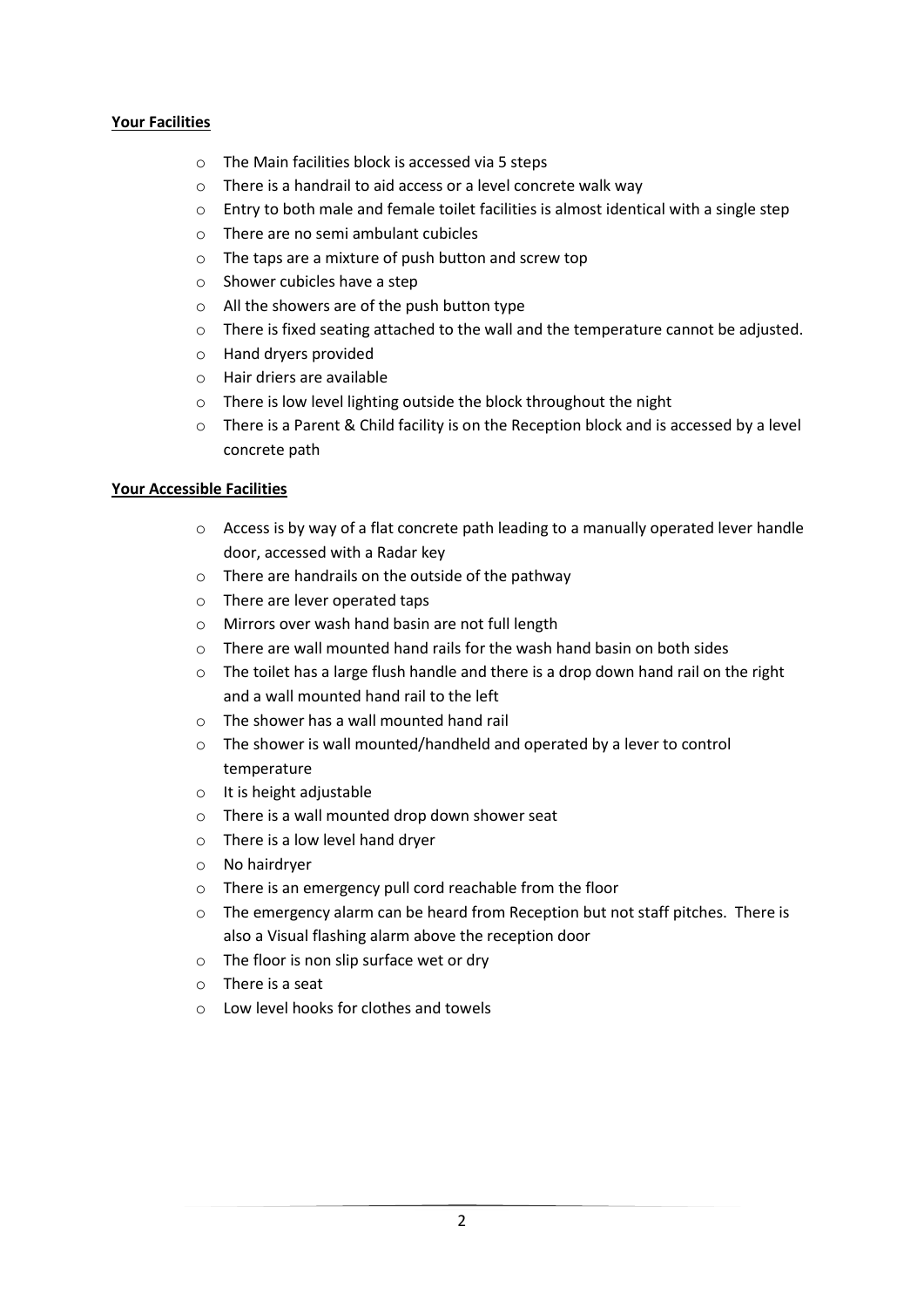### **Your Laundry and Food Preparation Areas**

- o The Laundry facility is within the main facility block
- o Access to the Laundry is by a single step
- o Screw top taps
- o Front loading washing machine which is floor level
- o Tumble dryer is floor level
- o Iron is wall mounted
- o Ironing board is freestanding
- o Undercover dishwashing area
- o Mixture of push and screw top taps
- o No low level sinks

# **Your Recreational Areas**

- o There is a large enclosed field for all ball games with dog walk on the perimeter
- o A TV room and games room are on site there is moveable seating in both
- o The entrance doors to both have a step
- o There is an outdoor children's play area access is over grass
- o There is a bench overlooking the play area
- o The play area surface is rubber with no raised edges

# **Waste, Fire and Evacuation**

- o General Rubbish bins and glass re cycling are located close to the entrance of the site and are on the grass
- o Waste containers are at a height of 1.3m
- $\circ$  The Fire warning triangles and extinguishers are located around the site at all water points
- o There is unrestricted access to firefighting equipment
- $\circ$  The fire assemble points are 1. In the play area 2. Start of the Dog walk in the back camping field
- o Both are on grass
- o Assembly points are included in the site leaflet

#### **Miscellaneous Information**

- o General access around the site is mainly via grass
- o Facility block, TV and Games Room are well lit by outside wall lights
- $\circ$  Apart from some lighting to some bollards there is no other lighting throughout the site
- o The Overnight parking/Reception Parking and visitor parking are the same and hold a maximum of only 4 cars
- o There is a public telephone on site located in the information room